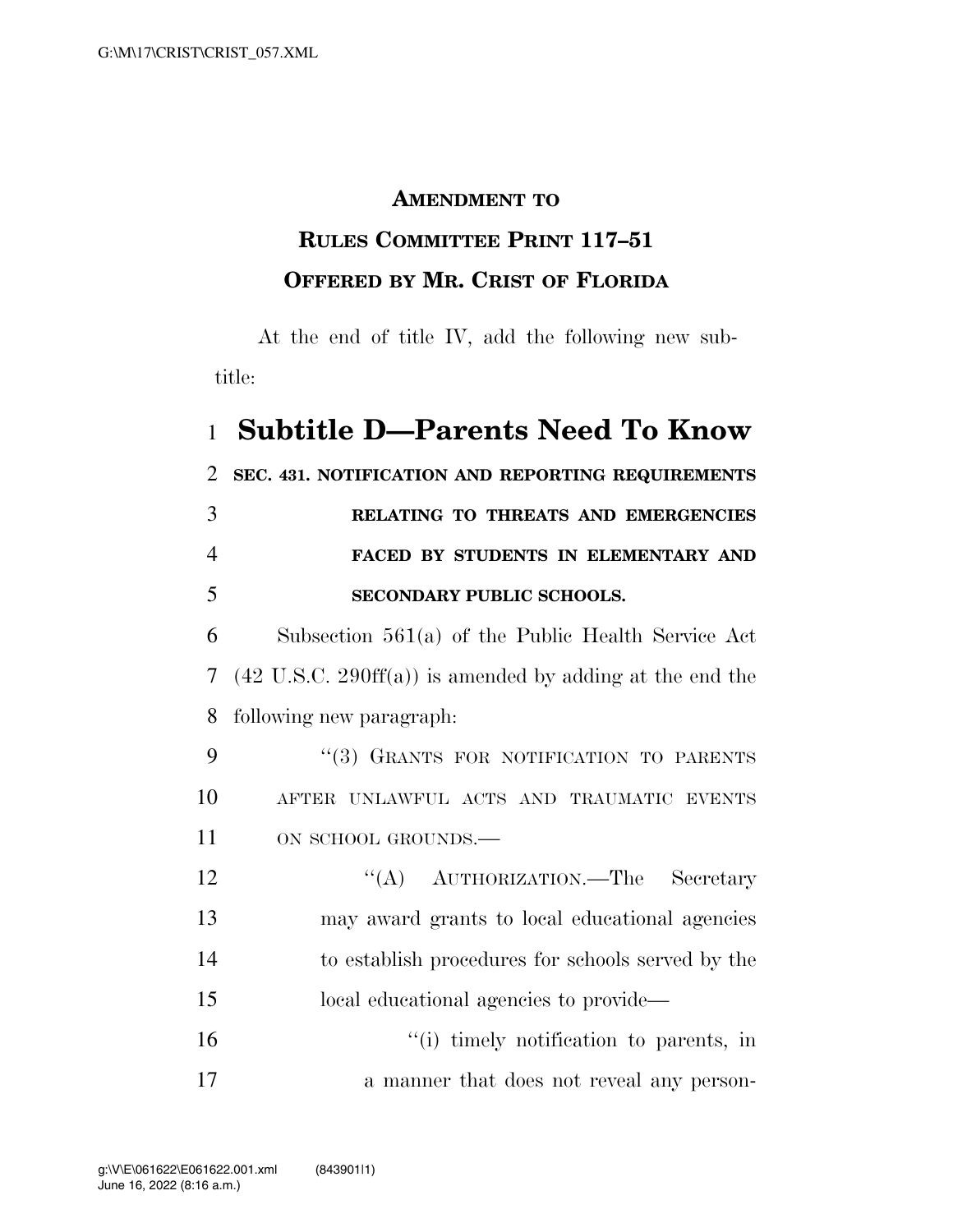| $\mathbf{1}$   | ally identifiable information about an indi- |
|----------------|----------------------------------------------|
| $\overline{2}$ | vidual student, about—                       |
| 3              | $\lq\lq$ (I) an unlawful act or traumatic    |
| $\overline{4}$ | event that occurs on school grounds,         |
| 5              | during transportation for school-spon-       |
| 6              | sored events, or during school-spon-         |
| $\overline{7}$ | sored activities; or                         |
| 8              | $\lq\lq$ (II) a threat that has been         |
| 9              | made about an unlawful act or trau-          |
| 10             | matic event occurring on school              |
| 11             | grounds, during transportation for           |
| 12             | school-sponsored events, or during           |
| 13             | school-sponsored activities;                 |
| 14             | "(ii) a plan to address, mitigate, or        |
| 15             | correct any risks to students associated     |
| 16             | with the unlawful act or traumatic event     |
| 17             | and advise parents of available mental       |
| 18             | health support services; and                 |
| 19             | "(iii) annual notice to students, par-       |
| 20             | ents, and any individual who works at the    |
| 21             | school describing the notification proce-    |
| 22             | dures established under subparagraph (A).    |
| 23             | "(B) DEFINITIONS.—In this paragraph:         |
| 24             | ``(i)<br>TIMELY NOTIFICATION.—The            |
| 25             | term 'timely notification' means, with re-   |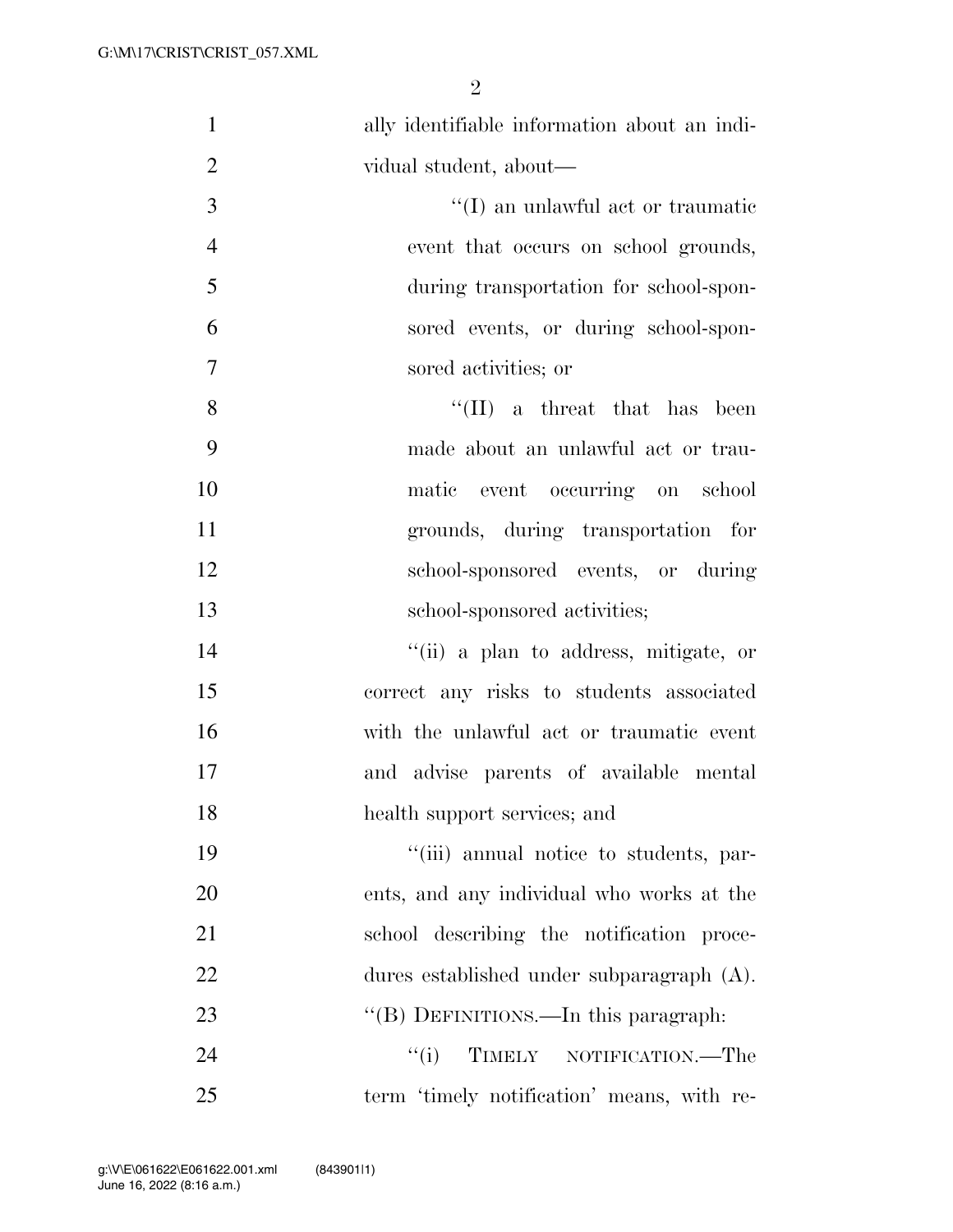| $\mathbf{1}$   | spect to the notification procedures estab-    |
|----------------|------------------------------------------------|
| $\overline{2}$ | lished under subparagraph $(A)(i)$ , the exer- |
| 3              | cise of reasonable care by a school to con-    |
| $\overline{4}$ | tact the parents or other known emergency      |
| 5              | contacts of students following the use of      |
| 6              | such notification procedures, including by     |
| 7              | telephone calls, voice mail messages, text     |
| 8              | messages, and email messages.                  |
| 9              | "(ii) UNLAWFUL ACT OR TRAUMATIC                |
| 10             | EVENT.—The term 'unlawful act or trau-         |
| 11             | matic event' means one or more of the fol-     |
| 12             | lowing:                                        |
| 13             | ``(I)<br>Homicide or accidental                |
| 14             | death.                                         |
| 15             | $\lq\lq$ (II) Rape or sexual assault.          |
| 16             | "(III) Aggravated assault with                 |
| 17             | intent to cause serious bodily harm.           |
| 18             | $\lq\lq (IV)$ Arson.                           |
| 19             | $``(V)$ Any unauthorized posses-               |
| 20             | sion or use of a firearm.                      |
| 21             | $\lq\lq$ (VI) A manmade or natural             |
| 22             | emergency including any hurricane,             |
| 23             | tornado, storm, high water, wind driv-         |
| 24             | en water, tidal wave, tsunami, earth-          |
| 25             | quake, volcanic eruption, landslide,           |